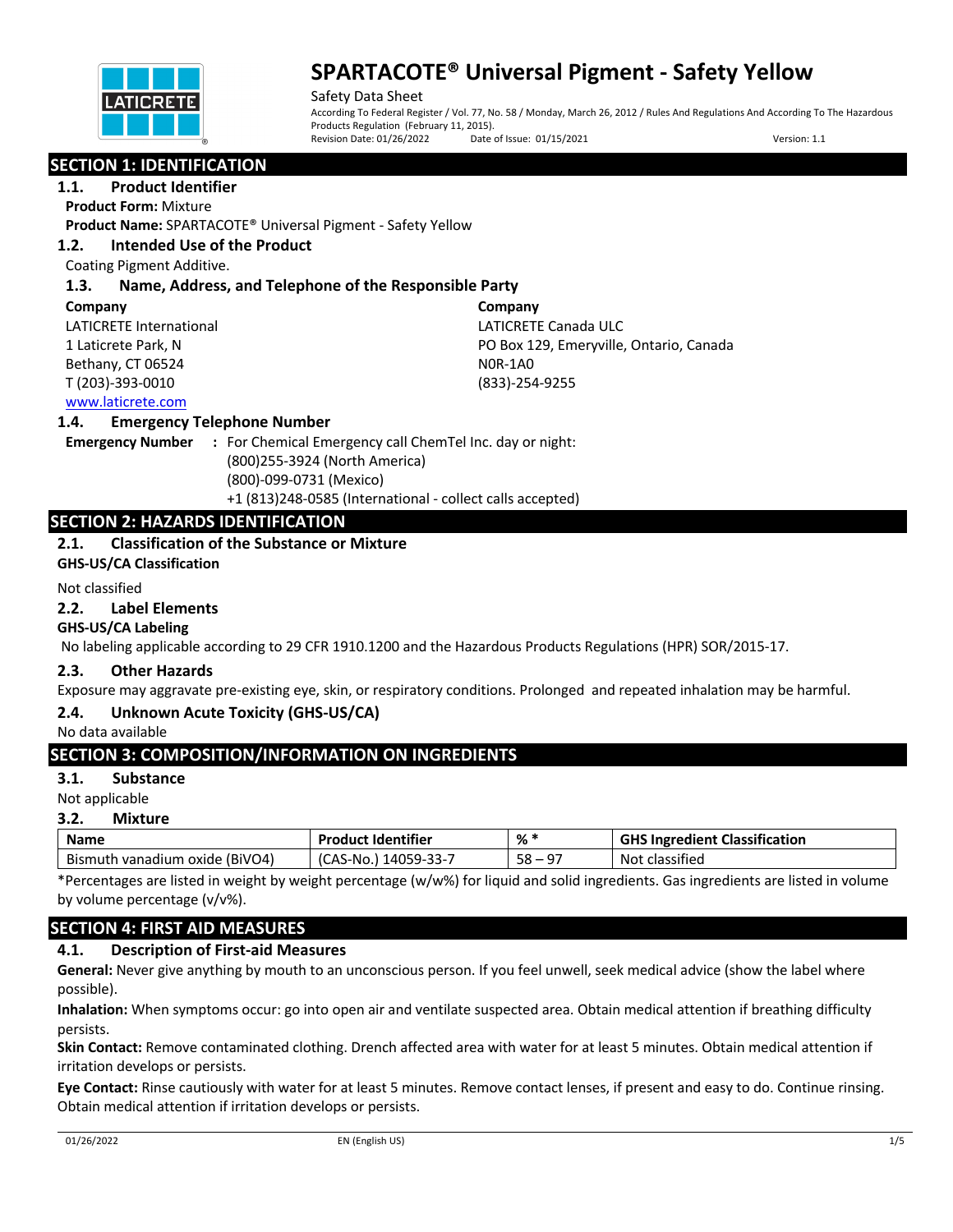#### Safety Data Sheet

According To Federal Register / Vol. 77, No. 58 / Monday, March 26, 2012 / Rules And Regulations And According To The Hazardous Products Regulation (February 11, 2015).

**Ingestion:** Rinse mouth. Do NOT induce vomiting. Obtain medical attention.

#### **4.2. Most Important Symptoms and Effects Both Acute and Delayed**

**General:** Not expected to present a significant hazard under anticipated conditions of normal use.

**Inhalation:** Prolonged exposure may cause irritation.

**Skin Contact:** Prolonged exposure may cause skin irritation.

**Eye Contact:** May cause slight irritation to eyes.

**Ingestion:** Ingestion may cause adverse effects.

**Chronic Symptoms:** None expected under normal conditions of use. Bismuth vanadium oxide is dissolved in liquid and is likely not to become airborne. Thus, the hazards usually associated are not applicable to this product.

## **4.3. Indication of Any Immediate Medical Attention and Special Treatment Needed**

If exposed or concerned, get medical advice and attention. If medical advice is needed, have product container or label at hand.

# **SECTION 5: FIRE-FIGHTING MEASURES**

## **5.1. Extinguishing Media**

**Suitable Extinguishing Media:** Water spray, fog, carbon dioxide (CO<sub>2</sub>), alcohol-resistant foam, or dry chemical.

**Unsuitable Extinguishing Media:** Do not use a heavy water stream. Use of heavy stream of water may spread fire.

## **5.2. Special Hazards Arising From the Substance or Mixture**

**Fire Hazard:** Not considered flammable but may burn at high temperatures.

**Explosion Hazard:** Product is not explosive.

**Reactivity:** Hazardous reactions will not occur under normal conditions.

#### **5.3. Advice for Firefighters**

**Precautionary Measures Fire:** Exercise caution when fighting any chemical fire.

**Firefighting Instructions:** Use water spray or fog for cooling exposed containers.

**Protection During Firefighting:** Do not enter fire area without proper protective equipment, including respiratory protection. **Hazardous Combustion Products**: Metal oxide fumes.

#### **5.4. Reference to Other Sections**

#### Refer to Section 9 for flammability properties.

## **SECTION 6: ACCIDENTAL RELEASE MEASURES**

#### **6.1. Personal Precautions, Protective Equipment and Emergency Procedures**

**General Measures:** Avoid prolonged contact with eyes, skin and clothing. Avoid breathing (vapor, mist, spray).

#### **6.1.1. For Non-Emergency Personnel**

**Protective Equipment:** Use appropriate personal protective equipment (PPE).

**Emergency Procedures:** Evacuate unnecessary personnel.

#### **6.1.2. For Emergency Personnel**

**Protective Equipment:** Equip cleanup crew with proper protection.

**Emergency Procedures:** Upon arrival at the scene, a first responder is expected to recognize the presence of dangerous goods, protect oneself and the public, secure the area, and call for the assistance of trained personnel as soon as conditions permit. Ventilate area.

#### **6.2. Environmental Precautions**

Prevent entry to sewers and public waters.

#### **6.3. Methods and Materials for Containment and Cleaning Up**

**For Containment:** Contain any spills with dikes or absorbents to prevent migration and entry into sewers or streams. **Methods for Cleaning Up:** Clean up spills immediately and dispose of waste safely. Transfer spilled material to a suitable container for disposal. Contact competent authorities after a spill. Avoid the use of Cellulose, Mineral, and Clay-Based absorbents.

#### **6.4. Reference to Other Sections**

See Section 8 for exposure controls and personal protection and Section 13 for disposal considerations.

## **SECTION 7: HANDLING AND STORAGE**

## **7.1. Precautions for Safe Handling**

**Precautions for Safe Handling:** Wash hands and other exposed areas with mild soap and water before eating, drinking or smoking and when leaving work. Avoid prolonged contact with eyes, skin and clothing. Avoid breathing vapors, mist, spray. **Hygiene Measures:** Handle in accordance with good industrial hygiene and safety procedures.

#### **7.2. Conditions for Safe Storage, Including Any Incompatibilities**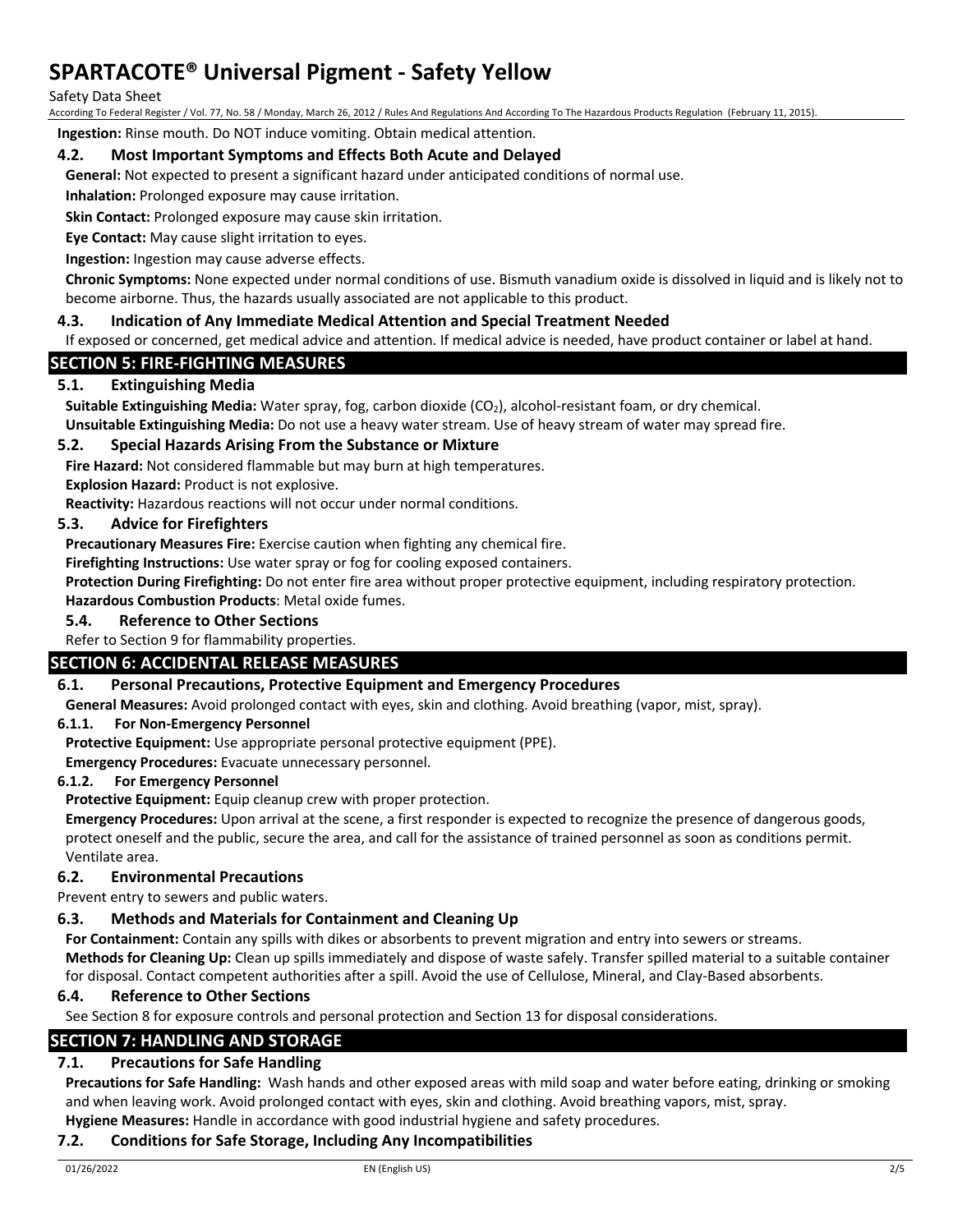Safety Data Sheet

According To Federal Register / Vol. 77, No. 58 / Monday, March 26, 2012 / Rules And Regulations And According To The Hazardous Products Regulation (February 11, 2015).

**Technical Measures:** Comply with applicable regulations.

**Storage Conditions:** Keep container closed when not in use. Store in a dry, cool place. Keep/Store away from direct sunlight, extremely high or low temperatures and incompatible materials.

**Incompatible Materials:** Strong acids, strong bases, strong oxidizers. Alkali metals.

**7.3. Specific End Use(s)**

Coating Pigment Additive.

# **SECTION 8: EXPOSURE CONTROLS/PERSONAL PROTECTION**

#### **8.1. Control Parameters**

For substances listed in section 3 that are not listed here, there are no established exposure limits from the manufacturer, supplier, importer, or the appropriate advisory agency including: ACGIH (TLV), AIHA (WEEL), NIOSH (REL), OSHA (PEL), or Canadian provincial governments.

## **8.2. Exposure Controls**

**Appropriate Engineering Controls:** Suitable eye/body wash equipment should be available in the vicinity of any potential exposure. Ensure adequate ventilation, especially in confined areas. Ensure all national/local regulations are observed.

**Personal Protective Equipment:** Gloves. Protective clothing. Protective goggles.



**Materials for Protective Clothing:** Chemically resistant materials and fabrics.

**Hand Protection:** Wear protective gloves.

**Eye and Face Protection:** Chemical safety goggles.

**Skin and Body Protection:** Wear suitable protective clothing.

**Respiratory Protection:** If exposure limits are exceeded or irritation is experienced, approved respiratory protection should be worn. In case of inadequate ventilation, oxygen deficient atmosphere, or where exposure levels are not known wear approved respiratory protection.

**Other Information:** When using, do not eat, drink or smoke.

## **SECTION 9: PHYSICAL AND CHEMICAL PROPERTIES**

#### **9.1. Information on Basic Physical and Chemical Properties**

| <b>Physical State</b>                         |                      | Liquid               |
|-----------------------------------------------|----------------------|----------------------|
| Appearance                                    | $\ddot{\cdot}$       | <b>Bright Yellow</b> |
| Odor                                          |                      | Not available        |
| <b>Odor Threshold</b>                         | $\ddot{\cdot}$       | Not available        |
| рH                                            |                      | Not available        |
| <b>Evaporation Rate</b>                       |                      | Not available        |
| <b>Melting Point</b>                          |                      | Not available        |
| <b>Freezing Point</b>                         | $\ddot{\cdot}$       | Not available        |
| <b>Boiling Point</b>                          |                      | Not available        |
| <b>Flash Point</b>                            |                      | Not available        |
| <b>Auto-ignition Temperature</b>              |                      | Not available        |
| <b>Decomposition Temperature</b>              | $\ddot{\phantom{a}}$ | Not available        |
| Flammability (solid, gas)                     |                      | Not applicable       |
| <b>Lower Flammable Limit</b>                  | $\ddot{\cdot}$       | Not available        |
| Upper Flammable Limit                         |                      | Not available        |
| <b>Vapor Pressure</b>                         | $\ddot{\cdot}$       | Not available        |
| Relative Vapor Density at 20°C                |                      | Not available        |
| <b>Relative Density</b>                       | $\ddot{\cdot}$       | Not available        |
| <b>Specific Gravity</b>                       |                      | $2.178 - 2.198$      |
| <b>Solubility</b>                             |                      | Water: Insoluble     |
| <b>Partition Coefficient: N-Octanol/Water</b> |                      | Not available        |
|                                               |                      |                      |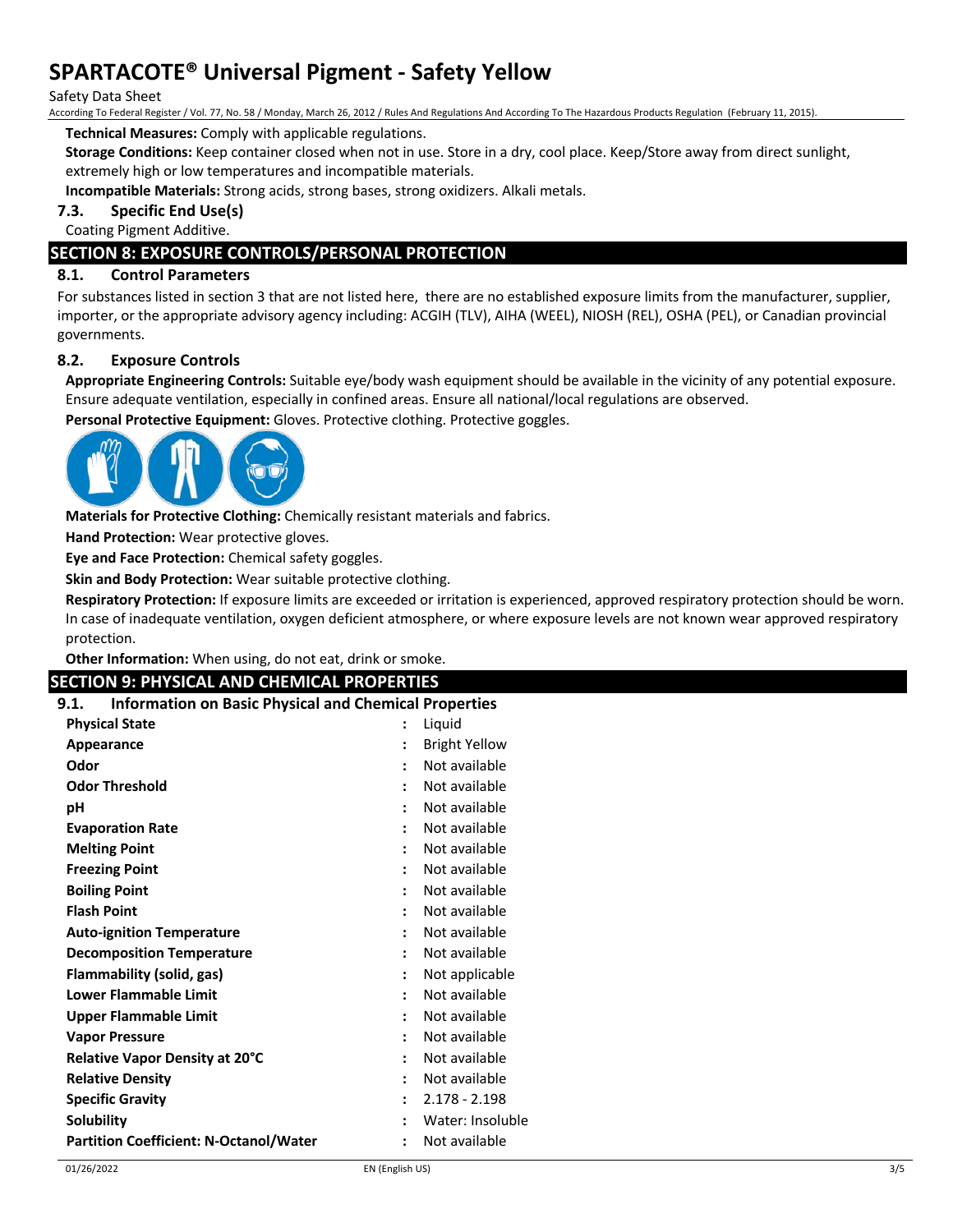Safety Data Sheet

| Salety Data Sileet |                                                                                                      | According To Federal Register / Vol. 77, No. 58 / Monday, March 26, 2012 / Rules And Regulations And According To The Hazardous Products Regulation (February 11, 2015). |  |
|--------------------|------------------------------------------------------------------------------------------------------|--------------------------------------------------------------------------------------------------------------------------------------------------------------------------|--|
| <b>Viscosity</b>   |                                                                                                      | : Not available                                                                                                                                                          |  |
|                    | <b>SECTION 10: STABILITY AND REACTIVITY</b>                                                          |                                                                                                                                                                          |  |
| 10.1.              |                                                                                                      | Reactivity: Hazardous reactions will not occur under normal conditions.                                                                                                  |  |
| 10.2.              | <b>Chemical Stability:</b> Stable under recommended handling and storage conditions (see section 7). |                                                                                                                                                                          |  |
| 10.3.              | Possibility of Hazardous Reactions: Hazardous polymerization will not occur.                         |                                                                                                                                                                          |  |
| 10.4.              |                                                                                                      | Conditions to Avoid: Direct sunlight, extremely high or low temperatures, and incompatible materials.                                                                    |  |
| 10.5.              |                                                                                                      | Incompatible Materials: Strong acids, strong bases, strong oxidizers. Alkali metals.                                                                                     |  |
| 10.6.              |                                                                                                      | Hazardous Decomposition Products: Thermal decomposition may produce: Carbon oxides (CO, CO <sub>2</sub> ). Metal oxides.                                                 |  |
|                    | <b>SECTION 11: TOXICOLOGICAL INFORMATION</b>                                                         |                                                                                                                                                                          |  |
| 11.1.              | <b>Information on Toxicological Effects - Product</b>                                                |                                                                                                                                                                          |  |
|                    | <b>Acute Toxicity (Oral): Not classified</b>                                                         |                                                                                                                                                                          |  |
|                    | <b>Acute Toxicity (Dermal): Not classified</b>                                                       |                                                                                                                                                                          |  |
|                    | <b>Acute Toxicity (Inhalation): Not classified</b>                                                   |                                                                                                                                                                          |  |
|                    | LD50 and LC50 Data: Not available                                                                    |                                                                                                                                                                          |  |
|                    | Skin Corrosion/Irritation: Not classified                                                            |                                                                                                                                                                          |  |
|                    | Eye Damage/Irritation: Not classified                                                                |                                                                                                                                                                          |  |
|                    | Respiratory or Skin Sensitization: Not classified                                                    |                                                                                                                                                                          |  |
|                    | Germ Cell Mutagenicity: Not classified                                                               |                                                                                                                                                                          |  |
|                    | Carcinogenicity: Not classified                                                                      |                                                                                                                                                                          |  |
|                    | Specific Target Organ Toxicity (Repeated Exposure): Not classified.                                  |                                                                                                                                                                          |  |
|                    | <b>Reproductive Toxicity: Not classified</b>                                                         |                                                                                                                                                                          |  |
|                    | Specific Target Organ Toxicity (Single Exposure): Not classified                                     |                                                                                                                                                                          |  |
|                    | <b>Aspiration Hazard: Not classified</b>                                                             |                                                                                                                                                                          |  |
|                    |                                                                                                      | Symptoms/Injuries After Inhalation: Prolonged exposure may cause irritation.                                                                                             |  |
|                    |                                                                                                      | Symptoms/Injuries After Skin Contact: Prolonged exposure may cause skin irritation.                                                                                      |  |
|                    | Symptoms/Injuries After Eye Contact: May cause slight irritation to eyes.                            |                                                                                                                                                                          |  |
|                    | Symptoms/Injuries After Ingestion: Ingestion may cause adverse effects.                              |                                                                                                                                                                          |  |
|                    |                                                                                                      | Chronic Symptoms: None expected under normal conditions of use. Bismuth vanadium oxide is dissolved in liquid and is likely not to                                       |  |
|                    |                                                                                                      | become airborne. Thus, the hazards usually associated are not applicable to this product.                                                                                |  |
| 11.2.              | Information on Toxicological Effects - Ingredient(s)                                                 |                                                                                                                                                                          |  |
|                    | LD50 and LC50 Data: Not available                                                                    |                                                                                                                                                                          |  |
|                    | <b>SECTION 12: ECOLOGICAL INFORMATION</b>                                                            |                                                                                                                                                                          |  |
| 12.1.              | <b>Toxicity</b>                                                                                      |                                                                                                                                                                          |  |
|                    | Ecology - General: Not classified.                                                                   |                                                                                                                                                                          |  |
|                    | Bismuth vanadium oxide (BiVO4) (14059-33-7)                                                          |                                                                                                                                                                          |  |
| LC50 Fish 1        |                                                                                                      | > 10000 mg/l (Exposure time: 96 h - Species: Danio rerio [static])                                                                                                       |  |
| 12.2.              | <b>Persistence and Degradability</b>                                                                 |                                                                                                                                                                          |  |
|                    | SPARTACOTE <sup>®</sup> Universal Pigment - Safety Yellow                                            |                                                                                                                                                                          |  |
|                    | <b>Persistence and Degradability</b>                                                                 | Not established.                                                                                                                                                         |  |

#### **12.3. Bioaccumulative Potential**

#### **SPARTACOTE® Universal Pigment - Safety Yellow**

**Bioaccumulative Potential Not established.** 

## 12.4. Mobility in Soil Not available

#### **12.5. Other Adverse Effects**

**Other Information:** Avoid release to the environment.